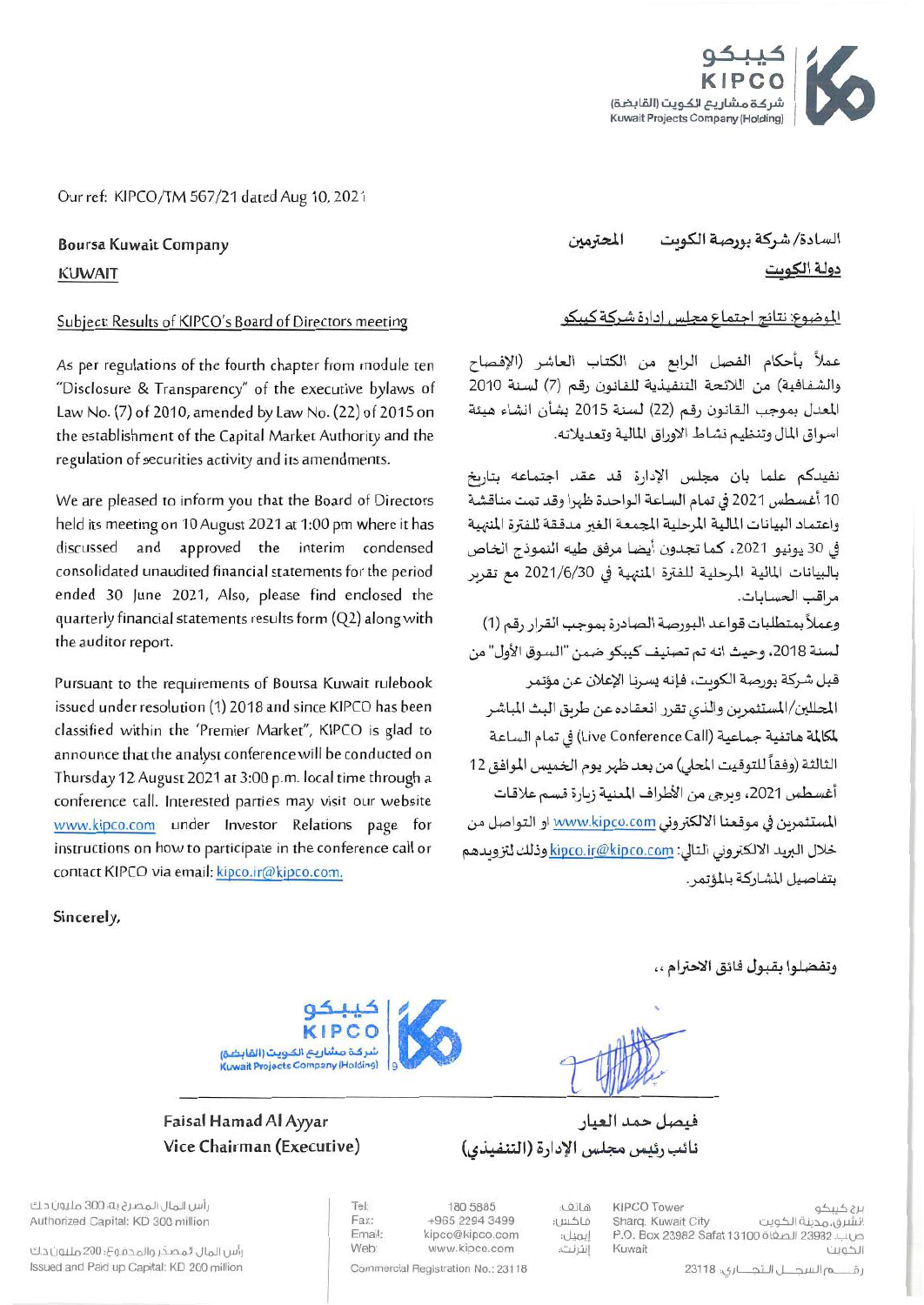

# نموذج تنانج البيانات المالية الشركات الكويقية (د.ك.)

**Financial Results Form** Kuwaiti Company (KWD)

| <b>Company Name</b>                        |            | اسم الشركة                            |
|--------------------------------------------|------------|---------------------------------------|
| Kuwait Projects Company (Holding) K.S.C.P. |            | شركة مشاربع الكوبت (الفابضة ) ش.م.ك.ع |
| Second quarter results Ended on            | 2021-06-30 | نتائج الربع الثاني المنتهي في         |
| <b>Board of Directors Meeting Date</b>     | 2021-08-10 | تاريخ اجتماع مجلس الإدارة             |

| Required Documents                                      | المستندات الواجب إرفاقها بالنموذج                          |
|---------------------------------------------------------|------------------------------------------------------------|
| Approved financial statements.                          |                                                            |
| Approved auditor's report                               | نسخة من البيانات المالية المعتمدة                          |
| This form shall not be deemed to be complete unless the | نسخة من تقرير مراقب الحسابات المعتمد                       |
| documents mentioned above are provided                  | لا يعتبر هذا النموذج مكتملأ ما لم يتم وإرفاق هذه المستندات |

|                                                                                                                                                  | فترة الستة اشهر الحالية                         | فترة الستة اشير القارنة                         | التغيير (%) |
|--------------------------------------------------------------------------------------------------------------------------------------------------|-------------------------------------------------|-------------------------------------------------|-------------|
| البيان<br>Statement                                                                                                                              | <b>Six Month Current Period</b>                 | <b>Six Month Comparativ</b><br>Period           | Change (%)  |
|                                                                                                                                                  | 2021-06-30                                      | 2020-06-30                                      |             |
| صافي الربح (الخسارة) الخاص بمساهمي الشركة الأم<br>Net Profit (Loss) represents the amount<br>attributable to the owners of the parent<br>Company | 3,197,000                                       | 9,219,000                                       | (65%)       |
| ربحية (خسارة) السهم الأساسية والمخففة<br>Basic & Diluted Earnings per Share                                                                      | 0.2                                             | 3.6                                             | (94%)       |
| الموجودات المتداولة<br><b>Current Assets</b>                                                                                                     | 5,362,277,000                                   | 5,360,843,000                                   | 0.03%       |
| إجمالي الموجودات<br><b>Total Assets</b>                                                                                                          | 10,037,403,000                                  | 10,311,369,000                                  | (3%)        |
| المطلوبات المتداولة<br><b>Current Liabilities</b>                                                                                                | 7,184,631,000                                   | 7,207,317,000                                   | (0.3% )     |
| إجمالى المطلوبات<br><b>Total Liabilities</b>                                                                                                     | 9,136,967,000                                   | 9,364,907,000                                   | (2%)        |
| إجمال حقوق الملكية الخاصة بمساهعي الشركة الأم<br>Total Equity attributable to the owners of the<br><b>Parent Company</b>                         | 207,115,000                                     | 215,395,000                                     | (4%)        |
| إجمالي الإيرادات التشغيلية<br><b>Total Operating Revenue</b>                                                                                     | 375,830,000                                     | 391,536,000                                     | (4%)        |
| صافي الربح (الخسارة) التشغيلية<br><b>Net Operating Profit (Loss)</b>                                                                             | 68,379,000                                      | 64,351,000                                      | 6%          |
| الخسائر المتراكمة / رأس المال المدفوع<br>Accumulated Loss / Paid-Up Share Capital                                                                | لا يوجد خسائر متراكمة/<br>No Accumulated losses | لا يوجد خسائر متراكمة/<br>No Accumulated losses | <b>NA</b>   |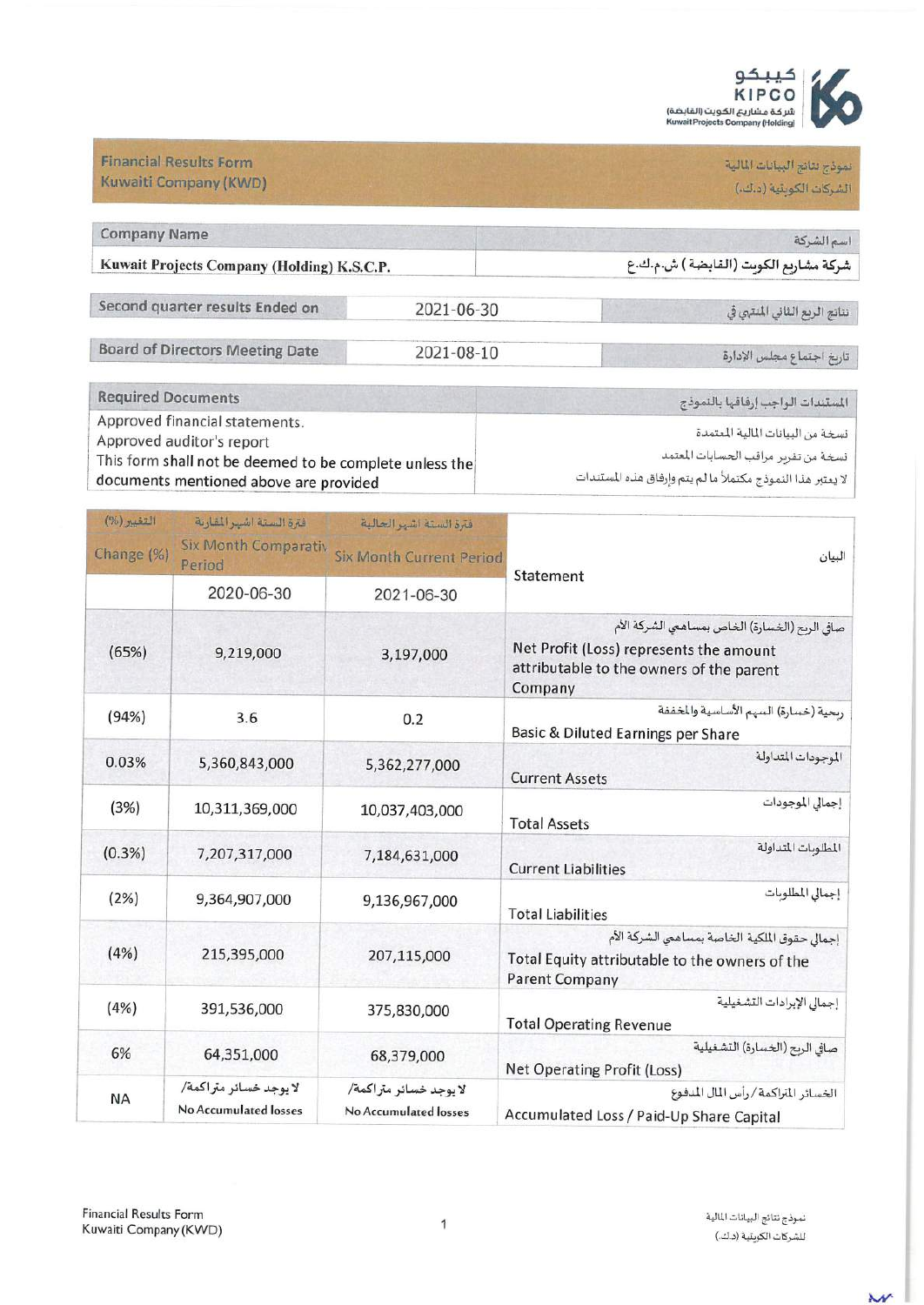

| $(96)$ $n31$<br>Change (%) | الربع الثاني المقارن<br>Second quarter<br><b>Comparative Period</b><br>2020-06-30 | الربع الثاني الحالي<br>Second quarter Current<br>Period<br>2021-06-30 | البيان<br>Statement                                                                                                                              |
|----------------------------|-----------------------------------------------------------------------------------|-----------------------------------------------------------------------|--------------------------------------------------------------------------------------------------------------------------------------------------|
| 159%                       | (19,629,000)                                                                      | 11,634,000                                                            | صافي الربح (الخسارة) الخاص بمساهمي الشركة الأم<br>Net Profit (Loss) represents the amount<br>attributable to the owners of the parent<br>Company |
| 140%                       | (12.3)                                                                            | 4.9                                                                   | ربحية (خسارة) السهم الأساسية والمخففة<br>Basic & Diluted Earnings per Share                                                                      |
| 30%                        | 158,923,000                                                                       | 206,110,000                                                           | إجمالي الإيرادات التشغيلية<br><b>Total Operating Revenue</b>                                                                                     |
| 529%                       | (12,358,000)                                                                      | 52,962,000                                                            | صافي الربح (الخسارة) التشغيلية<br><b>Net Operating Profit (Loss)</b>                                                                             |

Not Applicable for first Quarter  $\bullet$ 

· لا ينطبق على الربع الأول

| Increase/Decrease in Net Profit (Loss) is due to                                                                                                                                                                                                                                                    | سبب ارتفاع/انخفاض صافي الريع (الخسارة)                                                                                                                                                                                                                 |
|-----------------------------------------------------------------------------------------------------------------------------------------------------------------------------------------------------------------------------------------------------------------------------------------------------|--------------------------------------------------------------------------------------------------------------------------------------------------------------------------------------------------------------------------------------------------------|
| The decrease in the profit for the period ended<br>30/06/2021 compared to the previous period<br>ended 30/06/2020 is mainly driven by the<br>decrease in investment income and increase in<br>provision for impairment of investments, partially<br>offset by the positive results of the banking & | يعود سبب انخفاض الارباح للفترة المالية المنهية في<br>2021/6/30 مقارنة بالفترة نفسها للعام 2020 بشكل رئيسي الى<br>انخفاض إيرادات الاستثمار و الزبادة في مخصصات انخفاض<br>فيمة الاستثمارات وقد عوضت جزئيا بالنتائج الإيجابية<br>لقطاعي البنوك و التأمين. |
|                                                                                                                                                                                                                                                                                                     | بلغ إجمالي الإيرادات من التصاملات مع الأطراف<br>ذات الصلة (المبلغ د.لف)                                                                                                                                                                                |
|                                                                                                                                                                                                                                                                                                     | 32,616,000                                                                                                                                                                                                                                             |

| <b>Total Expenditures incurred from</b><br>ِ بِلَغِ إِجْمَالِ الْمَسْرُوقَاتِ مِنَ النَّعَامِلاتِ مَعِ الأَطْرَافَ<br>dealing with related parties<br>3,499,000<br>ذات الصلة (المبلغ د.ك.)<br>(value, KWD) |
|------------------------------------------------------------------------------------------------------------------------------------------------------------------------------------------------------------|
|------------------------------------------------------------------------------------------------------------------------------------------------------------------------------------------------------------|

 $\overline{M}$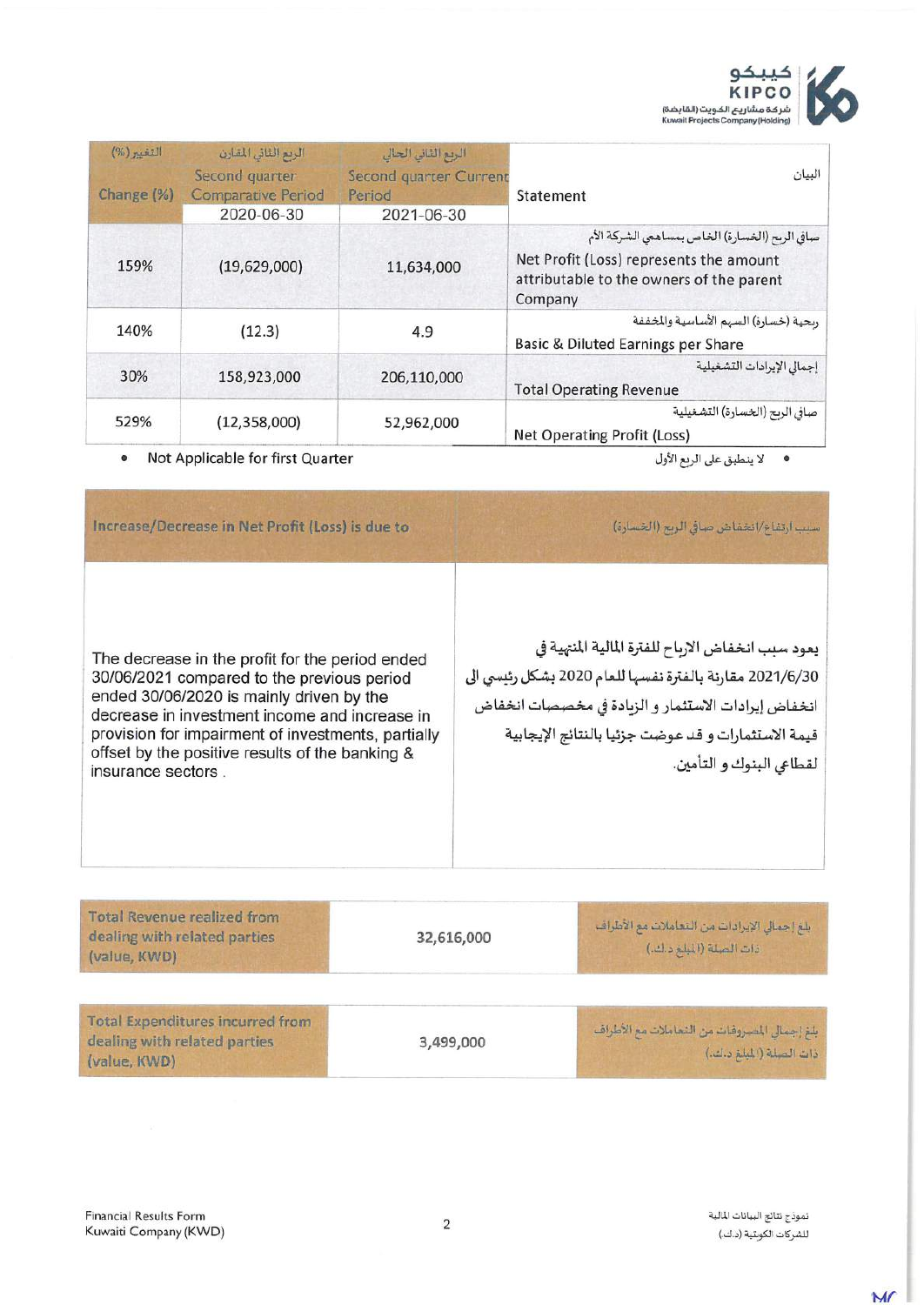

|    | <b>Auditor Opinion</b> | رأى مراقب الحسابات |  |
|----|------------------------|--------------------|--|
|    | 1. Unqualified Opinion | رأى غير متحفظ      |  |
|    | 2. Qualified Opinion   | رأى متحفظ          |  |
| 3. | Disclaimer of Opinion  | عدم إبداء الرأى    |  |
| 4. | <b>Adverse Opinion</b> | رأي معاكس          |  |

In the event of selecting item No. 2, 3 or 4,

the following table must be filled out, and this form is not considered complete unless it is filled.

بحال اختيار بند رقم 2 أو 3 أو 4 يجب تعبئة

الجدول التالي، ولا يعتبر هذا النموذج مكتملأ ما لم يتم تعبئته

| الاينطبق / Not Applicable     | نص رأي مر اقب<br>الحسابات كما ورد في<br>التقرير                             |
|-------------------------------|-----------------------------------------------------------------------------|
| لا ينطبق / Not Applicable     | شرح تفصيلي<br>بالحالة التي<br>استدعت مراقب<br>الحسابات لإبداء<br>الرأي      |
| ا لا ينطبق / Not Applicable   | الخطوات التى<br>ستقوم بها الشركة<br>لمعالجة ما ورد في رأي<br>مراقب الحسابات |
| ا / لا ينطبق / Not Applicable | الجدول الزمني<br>لتنفيذ الخطوات<br>لمعالجة ما ورد في رأي<br>مراقب الحسابات  |

W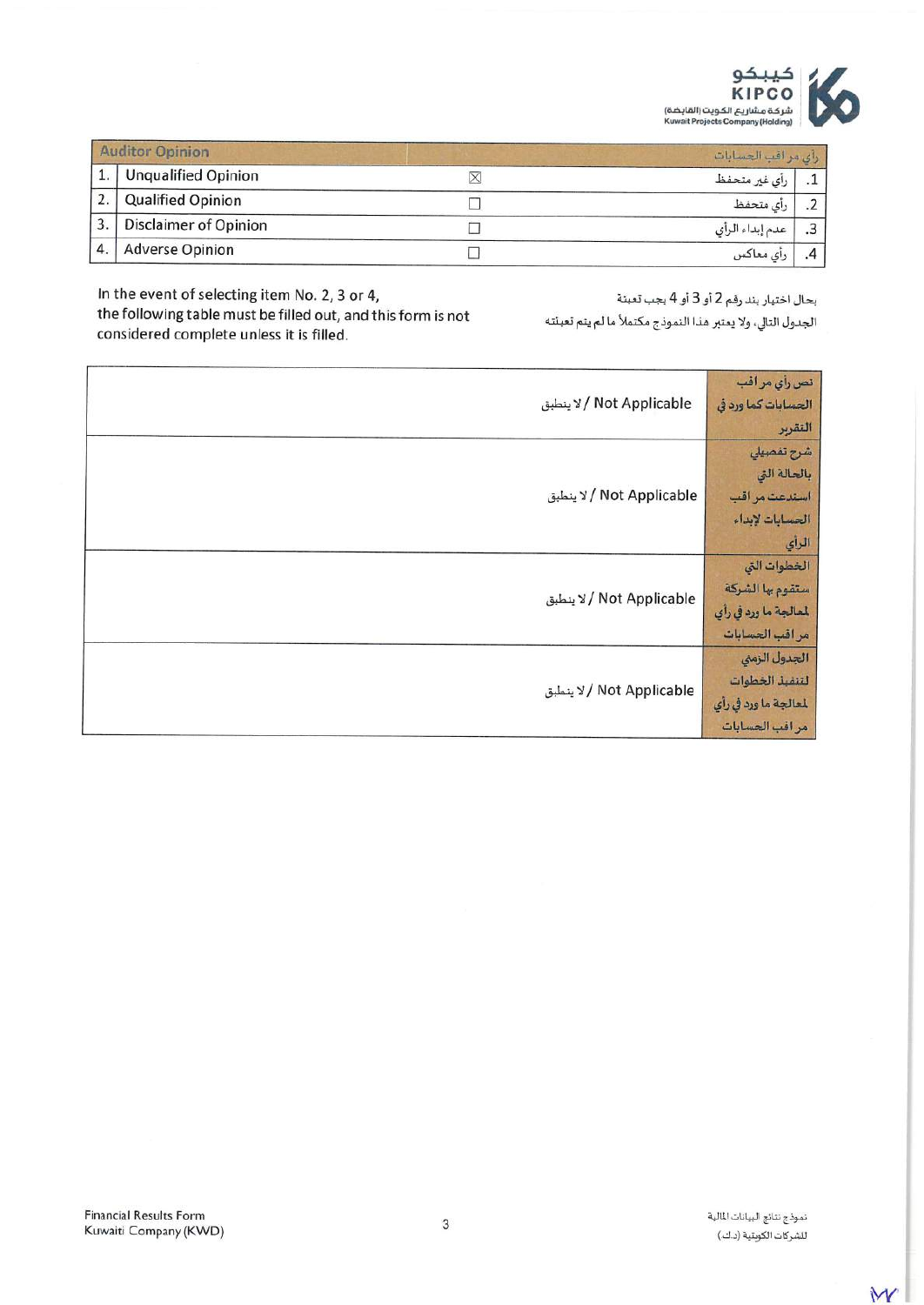

| <b>Corporate Actions</b>     |                          | استحقاقات الأسهم (الإجراءات المؤسسية) |                                            |
|------------------------------|--------------------------|---------------------------------------|--------------------------------------------|
| النسبة                       | القيمة                   |                                       |                                            |
| -                            | i.                       |                                       | توزيعات نقدية<br>Cash Dividends            |
| ۰                            | -                        |                                       | توزيعات أسهم منحة<br><b>Bonus Share</b>    |
| $\qquad \qquad \blacksquare$ | ÷                        |                                       | توزيعات أخرى<br><b>Other Dividend</b>      |
| ٠                            | $\overline{\phantom{a}}$ |                                       | عدم توزيع أرباح<br>No Dividends            |
|                              |                          |                                       |                                            |
|                              | علاوة الإصدار            | None /لا يوجد                         | زيادة رأس المال                            |
|                              | <b>Issue Premium</b>     |                                       | Capital Increase                           |
|                              | None / لا يوجد           |                                       | تخفيض رأس المال<br><b>Capital Decrease</b> |

| ختم الشركة                                                                                 | التوقيع          | المسمى الوظيفي                                                    | الاسم       |
|--------------------------------------------------------------------------------------------|------------------|-------------------------------------------------------------------|-------------|
| <b>Company Seal</b>                                                                        | <b>Signature</b> | Title                                                             | <b>Name</b> |
| حيبكه<br><b>KIPCO</b><br>شركة مشاريع الكويت (القابضة)<br>Kuwait Projects Company (Holding) |                  | Vice Chairman (Executive)<br>نائب رئيس مجلس الإدارة<br>(التنفيذي) |             |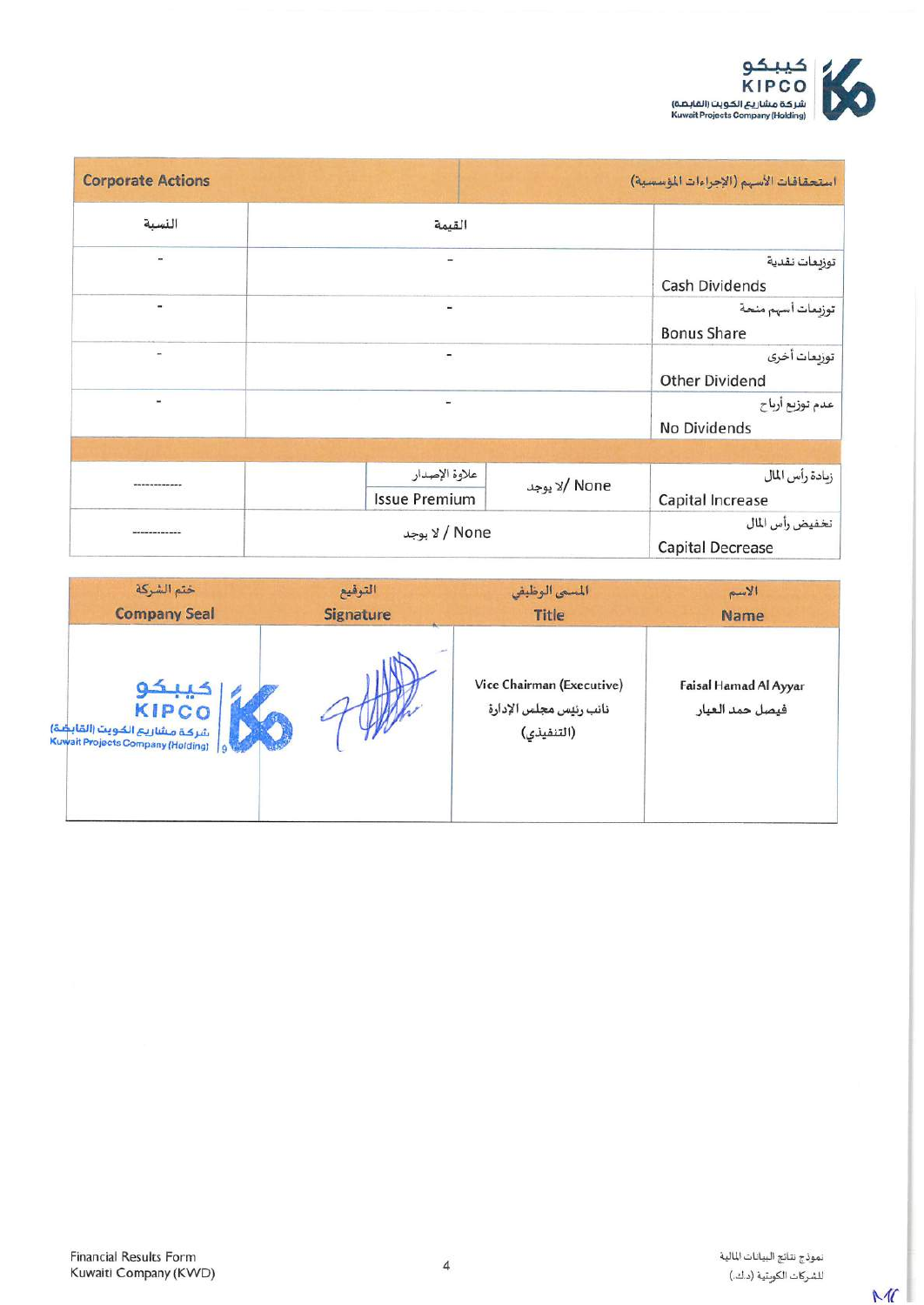

#### RSM Albazie & Co.

Arraya Tower 2, Floors 41& 42 Abdulaziz Hamad Alsagar St., Sharq P.O. Box 2115, Safat 13022. State of Kuwait

> T +965 22961000 F +965 22412761

www.rsm.global/kuwait

**REPORT ON REVIEW OF INTERIM CONDENSED CONSOLIDATED FINANCIAL INFORMATION**

The Board of Directors Kuwait Projects Company Holding K.S.C.P. State of Kuwait

#### **Introduction**

We have reviewed the accompanying interim condensed consolidated statement of financial position of Kuwait Projects Company Holding K.S.C.P. (the "Parent Company") and its subsidiaries (collectively, "the Group") as at 30 June 2021 and the related interim condensed consolidated income statement, interim condensed consolidated statement of comprehensive income, interim condensed consolidated cash flow statement and interim condensed consolidated statement of changes in equity for the six months period then ended. Management of the Parent Company is responsible for the preparation and presentation of this interim condensed consolidated financial information in accordance with International Accounting Standard 34, "Interim Financial Reporting". Our responsibility is to express a conclusion on this interim condensed consolidated financial information based on our review.

#### **Scope of Review**

We conducted our review in accordance with International Standard on Review Engagements 2410, "Review of Interim Financial Information performed by the Independent Auditor of the Entity." A review of interim condensed consolidated financial information consists of making inquiries, primarily of persons responsible for financial and accounting matters, and applying analytical and other review procedures. A review is substantially less in scope than an audit conducted in accordance with International Standards on Auditing and consequently does not enable us to obtain assurance that we would become aware of all significant matters that might be identified in an audit. Accordingly, we do not express an audit opinion.

#### **Conclusion**

Based on our review, nothing has come to our attention that causes us to believe that the accompanying interim condensed consolidated financial information is not prepared, in all material respects, in accordance with International Accounting Standard 34.

#### **Report on Other Legal and Regulatory Requirements**

Furthermore, based on our review, the interim condensed consolidated financial information is in agreement with the books of account of the Parent Company. We further report that, to the best of our knowledge and belief, we have not become aware of any violations of the Companies Law No. 1 of 2016, and its Executive Regulations, as amended or by the Parent Company's Memorandum of Incorporation and Articles of Association, as amended during the six months period ended 30 June 2021 that might have had a material effect on the business of the Parent Company or on its financial position.

We further report that, during the course of our review, to the best of our knowledge and belief, we have not become aware of any violations of Law No. 7 of 2010 concerning the Capital Markets Authority and its related regulations during the six months period ended 30 June 2021, that might have had a material effect on the business of the Parent Company or on its financial position.

Dr. Shuaib A. Shuaib State of Kuwait License No. 33-A 10 August 2021 RSM Albazie & Co.

THE POWER OF BEING UNDERSTOOD AUDIT | TAX | CONSULTING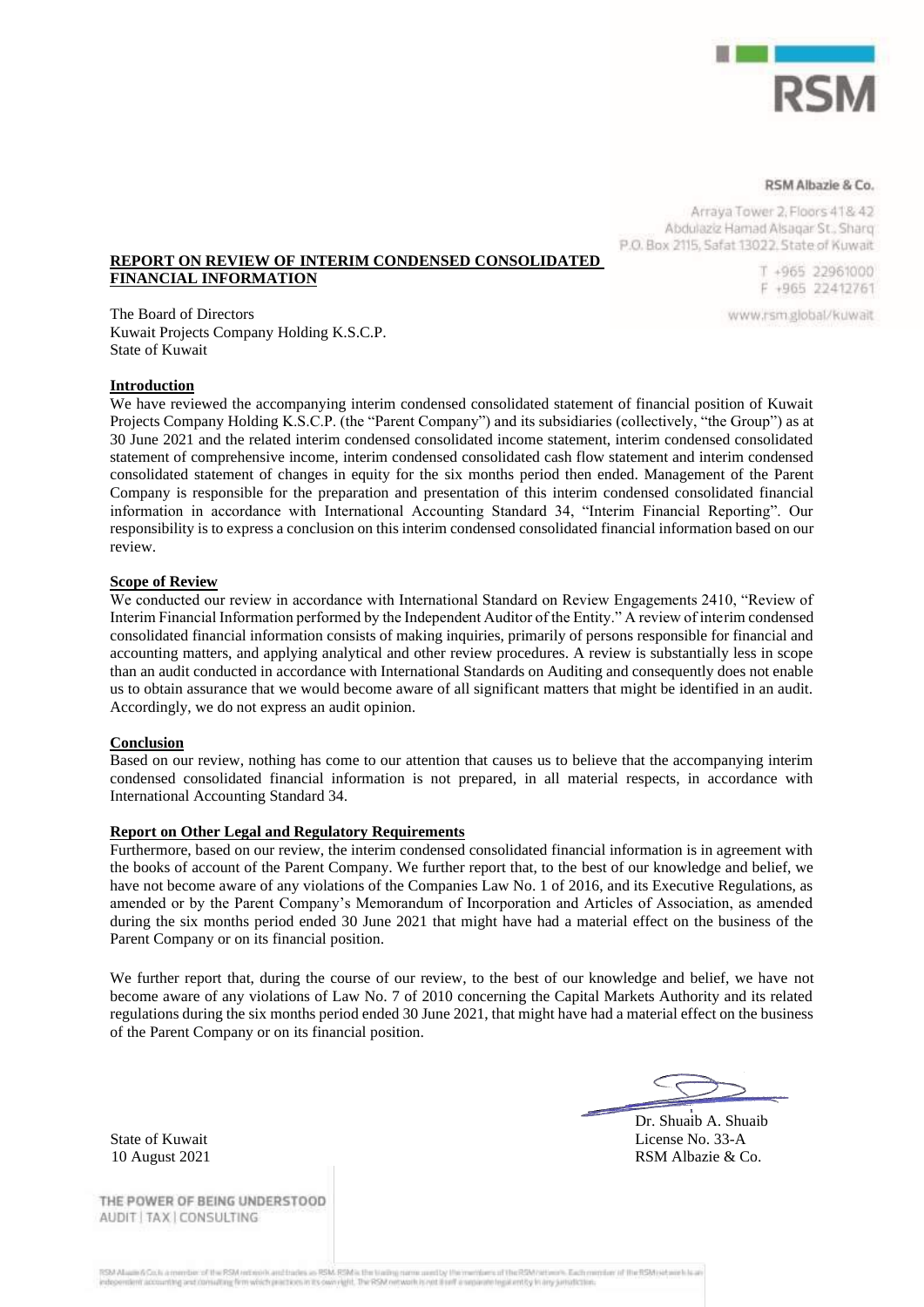## Kuwait Projects Company Holding K.S.C.P. and Subsidiaries

# INTERIM CONDENSED CONSOLIDATED STATEMENT OF FINANCIAL POSITION (UNAUDITED)

As at 30 June 2021

|                                                                                                                                                                                                                              | <b>Notes</b>   | 30 June<br>2021<br><b>KD</b> 000's                               | (Audited)<br>31 December<br>2020<br>$(Restated)*$<br>KD 000's        | 30 June<br>2020<br>$(Restated)*$<br>KD 000's                       |
|------------------------------------------------------------------------------------------------------------------------------------------------------------------------------------------------------------------------------|----------------|------------------------------------------------------------------|----------------------------------------------------------------------|--------------------------------------------------------------------|
|                                                                                                                                                                                                                              |                |                                                                  |                                                                      |                                                                    |
| <b>ASSETS</b><br>Cash in hand and at banks<br>Treasury bills, bonds and other debt securities<br>Loans and advances<br>Financial assets at fair value through profit or loss<br>Financial assets at fair value through other | $\overline{4}$ | 1,165,501<br>534,064<br>4,797,121<br>274,780                     | 1,346,865<br>500,770<br>4,945,497<br>252,208                         | 1,403,446<br>581,606<br>4,874,169<br>264,466                       |
| comprehensive income                                                                                                                                                                                                         |                | 403,291                                                          | 391,927                                                              | 411,373                                                            |
| Other assets<br>Properties held for trading<br>Investment in associates<br>Investment properties<br>Property, plant and equipment<br>Intangible assets                                                                       |                | 904,816<br>124,225<br>346,361<br>509,793<br>378,991<br>598,460   | 818,524<br>118,353<br>349,065<br>624,258<br>396,442<br>607,339       | 659,190<br>99,909<br>347,361<br>631,923<br>376,237<br>661,689      |
| <b>TOTAL ASSETS</b>                                                                                                                                                                                                          |                | 10,037,403                                                       | 10,351,248                                                           | 10,311,369                                                         |
| <b>LIABILITIES AND EQUITY</b><br><b>Liabilities</b><br>Due to banks and other financial institutions<br>Deposits from customers<br>Loans payable<br><b>Bonds</b><br>Medium term notes<br>Other liabilities                   | 6<br>7<br>8    | 894,202<br>5,384,549<br>756,868<br>532,785<br>597,288<br>971,275 | 1,271,941<br>5,160,158<br>744,113<br>631,977<br>601,257<br>1,048,409 | 1,453,037<br>5,217,433<br>742,159<br>476,165<br>764,728<br>711,385 |
| <b>Total liabilities</b>                                                                                                                                                                                                     |                | 9,136,967                                                        | 9,457,855                                                            | 9,364,907                                                          |
| <b>Equity</b><br>Equity attributable to equity holders of the Parent<br>Company<br>Perpetual capital securities<br>Non controlling interest                                                                                  | 9              | 207,115<br>153,332<br>539,989                                    | 195,905<br>153,332<br>544,156                                        | 215,395<br>153,332<br>577,735                                      |
| <b>Total equity</b>                                                                                                                                                                                                          |                | 900,436                                                          | 893,393                                                              | 946,462                                                            |
| <b>TOTAL LIABILITIES AND EQUITY</b>                                                                                                                                                                                          |                | 10,037,403                                                       | 10,351,248                                                           | 10,311,369                                                         |
|                                                                                                                                                                                                                              |                |                                                                  |                                                                      |                                                                    |

 $\sim$   $\sim$ 

Faisal Hamad Al Ayyar Vice Chairman (Executive)

*<sup>\*</sup> Certain amounts shown here do not correspond to the consolidated financial statements as at 31 December 2020 and interim condensed consolidated financial information as at 30 June 2020 and reflect adjustments made as detailed in Note 3.*